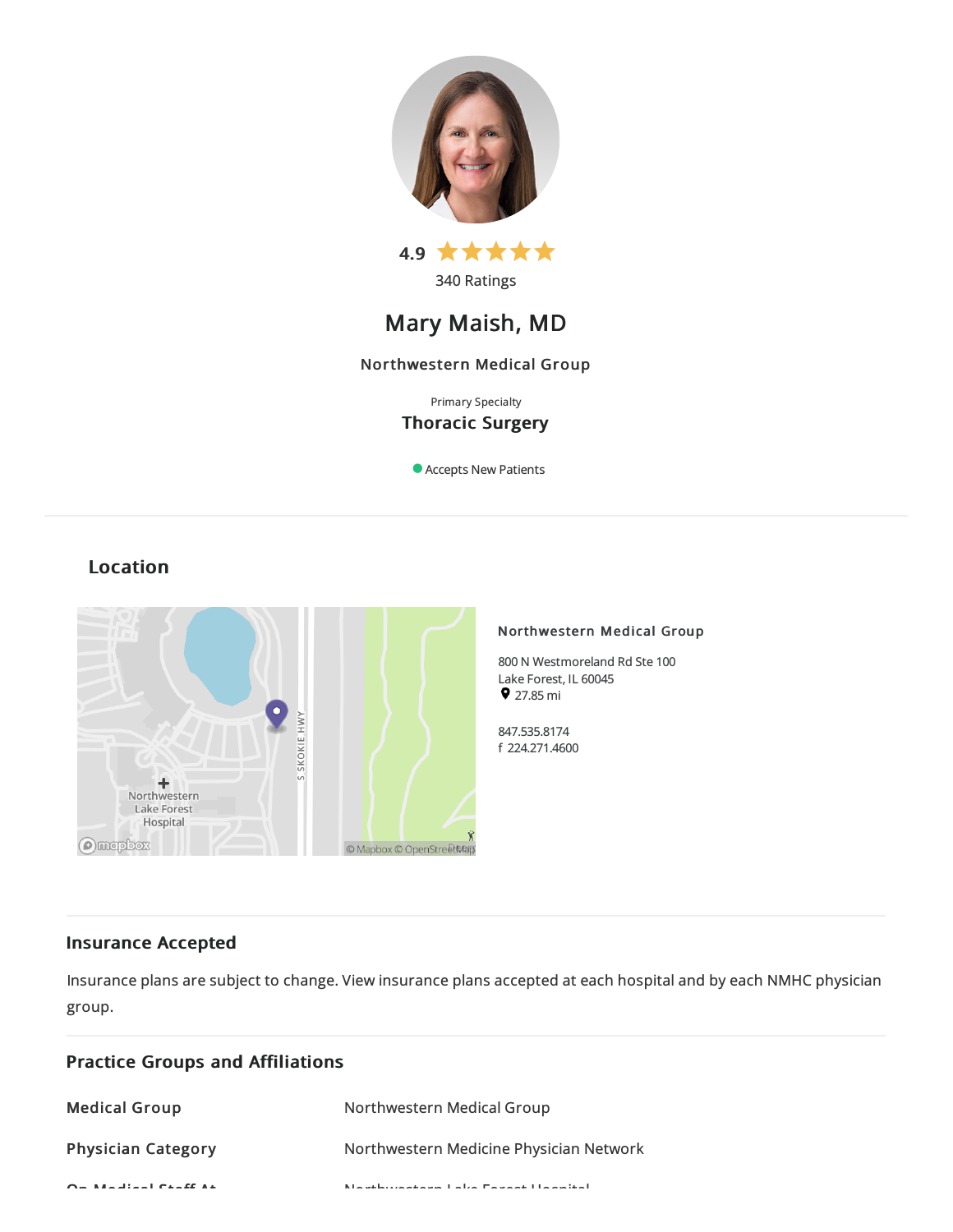# Education

| <b>Medical Education</b> | MD, Rush University Medical College - 1993                                                                                                                     |
|--------------------------|----------------------------------------------------------------------------------------------------------------------------------------------------------------|
| Internship               | Rush University Medical Center - 1994                                                                                                                          |
| Residency                | Spectrum Health/Michigan State University - 1995<br>University of Pennsylvania Health System - 1999<br>Texas Heart Institute/Baylor College of Medicine - 2003 |
| Fellowship               | University of Southern California/LAC+USC Medical Center - 2004                                                                                                |

# Board Certifications

American Board of Surgery - Surgery (Certified)

American Board of Thoracic Surgery - Thoracic and Cardiac Surgery (Certified)

# Ratings & Reviews

At Northwestern Medicine, our patient's feedback is important to us. While different care providers have their own unique strengths, we strive to be as transparent as possible with our quality of care. Read more

# Care Provider Ratings

Overall rating



Reviews From Patients 174 Reviews

# AUGUST 312021

Dr.Maish took time with me, She is trying to contact another Dr. for further tests. She got right on it and set my mind at ease.

# AUGUST 272021

She was fantastic she told me Iââ,¬â"¢d be out of the hospital and I was. Considering the scope of the operation that Aca,-a, Cs a miracle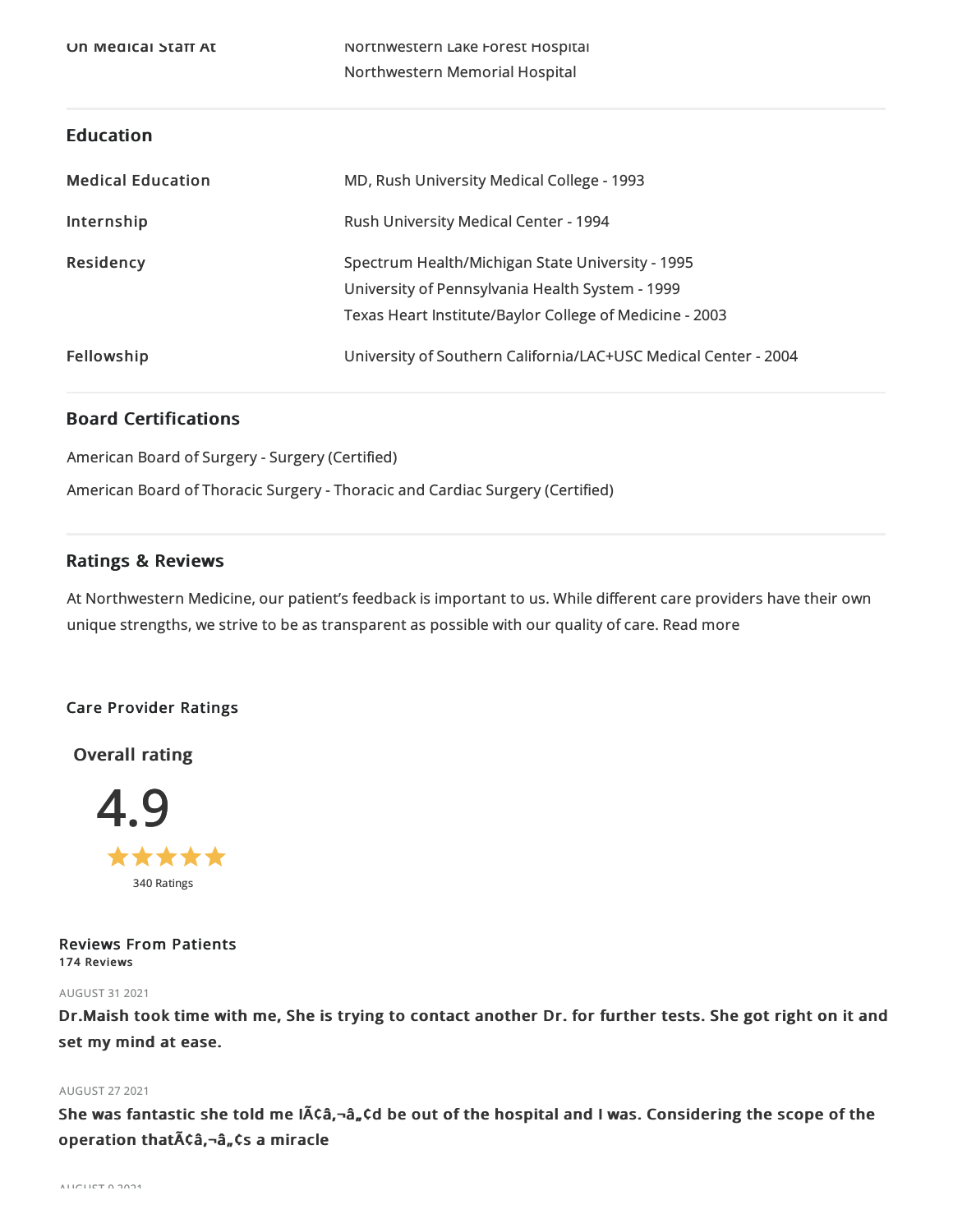She seems very good at explaining all aspects of exploring my condition & explaining all possible steps.

### JULY 212021

Such a great doctor and human being...

JULY 162021

Great doctor

JULY 142021 doctor is good .

### JULY 112021

I don't recommend as a rule but I would say good things about my experience with her. We all have different opinions and different reasons to see a surgeon. I can only tell my story.

### JULY 102021

Dr was knowledgeable about my problems and solution to hopefully resolve my health issue.

#### JULY 82021

Dr. Maish was highly recommended to me by knowledgable people in the world of medicine and I believe she is as talented as they come. I had complete confidence in her skills and appreciate her continued care and concern.

#### JULY 22021

She explains everything to you and makes you feel comfortable

#### **IUNE 30 2021**

I really like her she explained everything

#### JUNE 162021

Caring, expert surgeon, always tries to do what $\tilde{A}$  $\zeta$  $\tilde{a}$ , $\zeta$ s best for the patient.

#### JUNE 162021

Stays on top of things and flexible about needs in care

#### MAY 27 2021

Dr Maish is an experienced, skilled and thoughtful surgeon. She clearly has earned the respect of her colleagues and supporting staff. We have entrusted her with several complex procedures.

#### MAY 262021

# Es un excelente mÃ**ƒ**©dico

# MAY 252021

El modo de ser de ella es bastante amigable, me sentÃ**ƒ**Â bastante confiada sabÃ**ƒ**Âa que estaba en buenas manos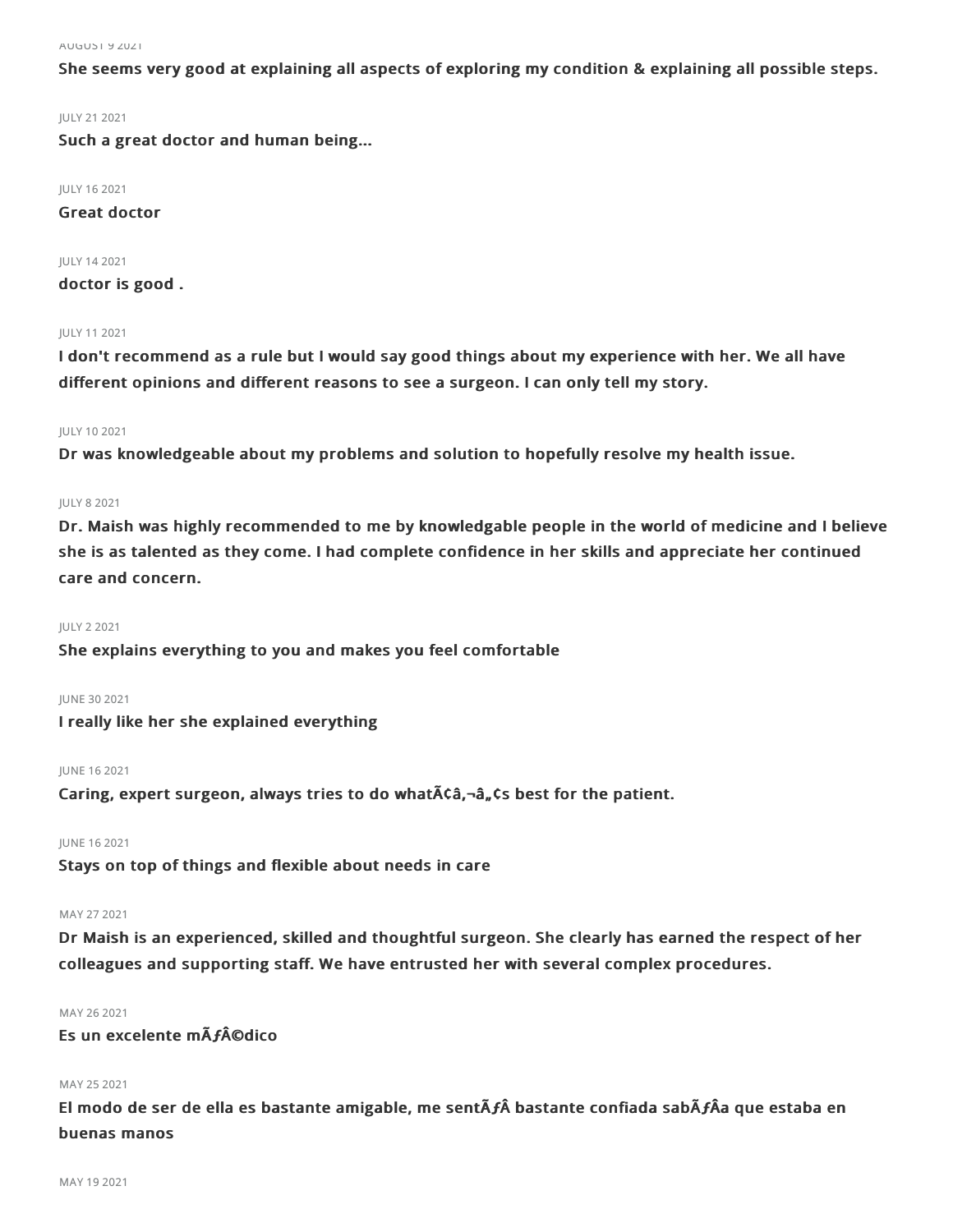Professional and very concerned about helping me treat my condition.

#### MAY 192021

Dr. Maish is excellent. She explains everything in detail.

#### MAY 162021

# Exceptional

### MAY 72021

Very friendly. Explains things so I understand them

#### MAY 52021

She is knowledgeable & easy to understand/work with. Is willing to answer questions in detail and gives confidence/positive reinforcement

### MAY 52021

Concerned and knowledgeable as well as up to date and well trained in her field.

#### MAY 22021

Very thorough and realistic. Pleasure to be with.

APRIL282021

# Out outstanding physician

# APRIL272021

Very knowledgeable and knows how to relate to a new patient exceptionally well.

### APRIL272021

She offers alternatives to your medical plan, listen to the patients, she cares about her patients.

APRIL262021

# Rock star

#### APRIL212021

Great care, very thoughtful and perceptive - understood every nuance in providing me the best care and solutions for my condition... very comforting, pleasant, and reassuring doctor

APRIL 16 2021

Very personable Very thorough

#### APRIL142021

# Excellent surgeon

APRIL142021

# Best care, listens and truly cares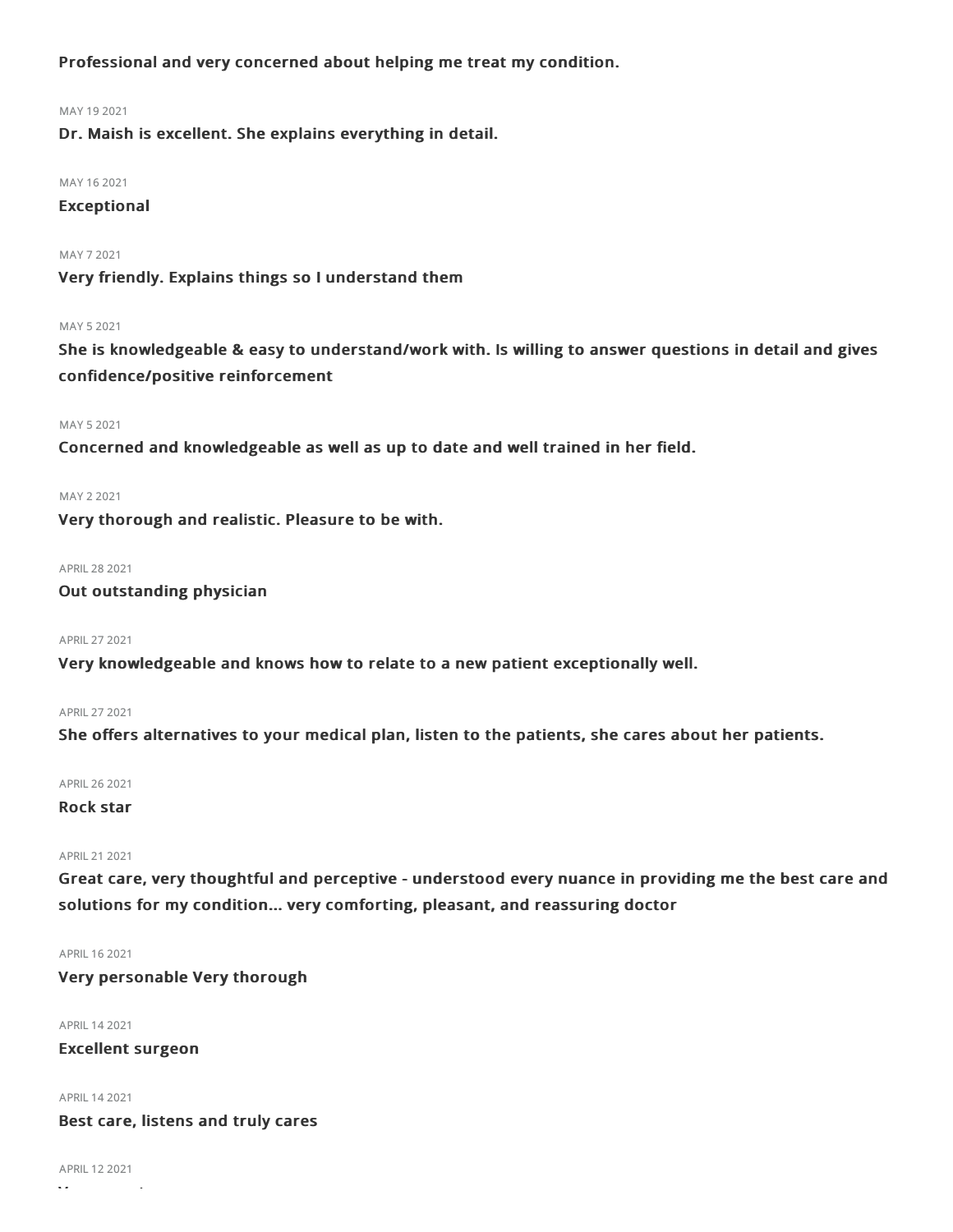# Very smart.

# APRIL 12 2021

She hasn't done any surgeries on me yet so I can't give a 10. I do like her and her bedside manor and on those 2 areas, I would mention her to my friends in a great way.

### **APRIL 8 2021**

Knowledge and expertise. Friendly manner.

APRIL72021

Nice Doctor friendly and upbeat

APRIL72021

Looks you in the eye. I feel she was honest with me

# MARCH 172021

Dr. Maish is excellent , takes time with her patients, answers all questions. Her nurse, Nancy, is wonderful.

MARCH 172021

She is excellent.

# MARCH 142021

Dr. Maish is an excellent dr. who talks to you and makes you feel comfortable.

MARCH 102021

Dr Maisch very smart.

# MARCH 102021

She is an absolute eminence at her job. Awesome personality and caring.

# MARCH 82021

Takes her time to address your issues and explains everything nicely.

### MARCH 82021

Extremely professional, excellent explanations and answered my questions. Genuinely sincere about helping me.

# MARCH 72021

Dr. Maish is smart, knowledgeable, proactive, caring, thoughtful.

#### MARCH 32021

Great at explaining problem. Very knowledgeable physician.

# **FEBRUARY 28 2021**

# El profesionalismo de mÃ**ƒ**©dico y empleados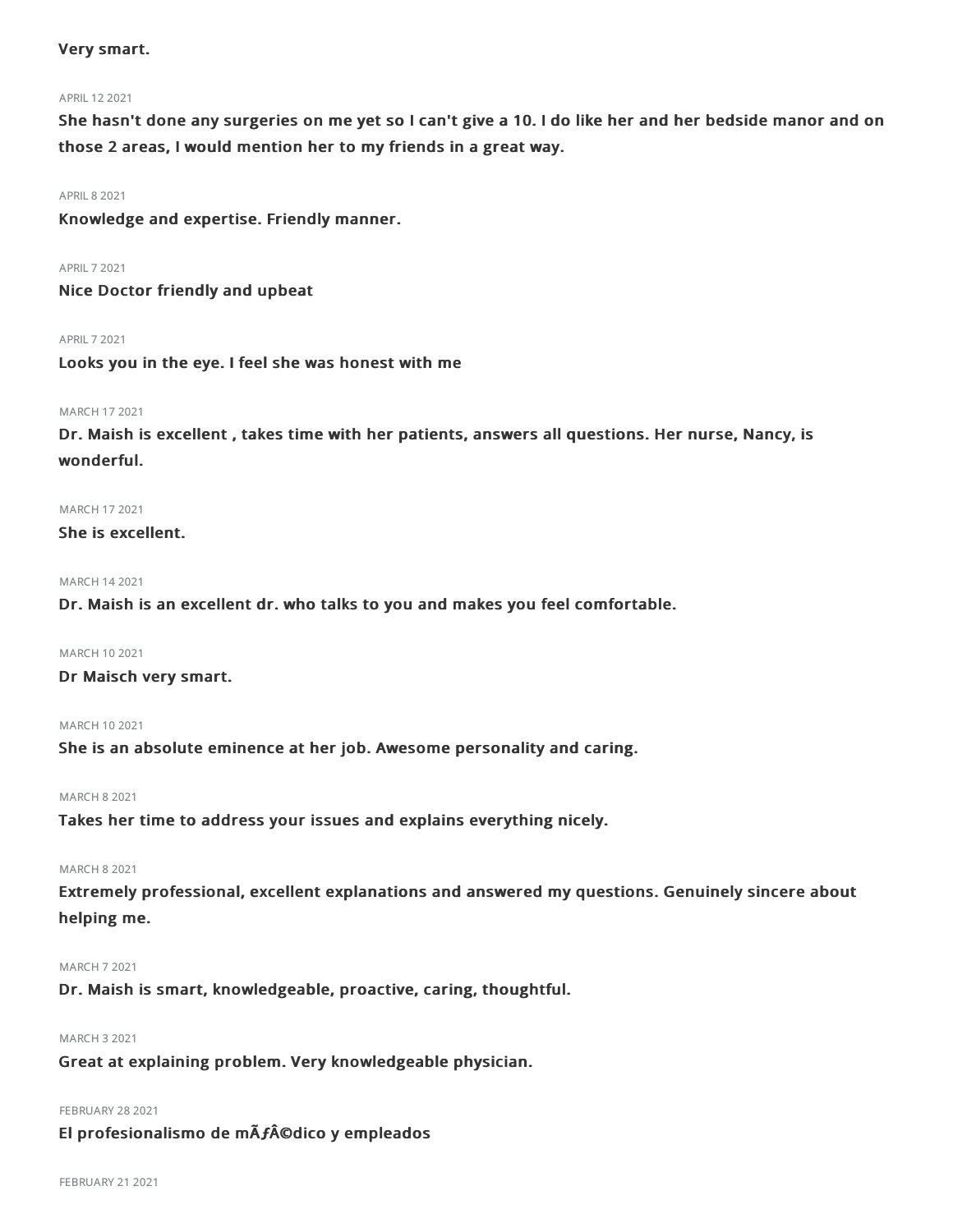Would have been a ten. Only negative is the wait time.

#### **FEBRUARY 19 2021**

Dr Maish is a very knowledgeable and skilled surgeon. She has successfully performed six ablation procedures on me to control my Barrett $\bar{A}$ ¢â, -â, ¢s Esophagus condition.

#### FEBRUARY 102021

One of the best doctors I have ever worked with during a very difficult time

#### FEBRUARY 72021

Because she said she was going to help me.

#### FEBRUARY 72021

It was excellent experience,very polite ,excellent workers.

#### FEBRUARY 5 2021

She spent a good amount of time with me and was very nice, not dismissing my many symptoms that  $I\tilde{A}\tilde{C}$ a, Cve had for a long time. Great bedside manner but she didn $\tilde{A}\tilde{C}$ a, Ct examine me which was unusual to me. For thoroughness and billing purposes alike.

#### FEBRUARY 32021

I like care she has given me.

#### JANUARY 312021

Dr. Maish spoke in a manner that was understanding. Appointment on time.

JANUARY 27 2021

# Very approachable

JANUARY 25 2021

Complete confidence in her ability and knowledge

#### JANUARY 20 2021

Out standing bed side manner, well versed in patients problem, can understand problem based on how she explains diagnosis, not in hurry, etc.

### JANUARY 20 2021

More than talent, expertise and knowledge. She is Gifted. Staff and follow up none better.

#### JANUARY 19 2021

She cares about you as a person not just a patient. She saved my life and I am eternally grateful

# JANUARY 182021

Good T what she does

# JANUARY 132021

Dr Maish was really great and spent a good amount of time with me.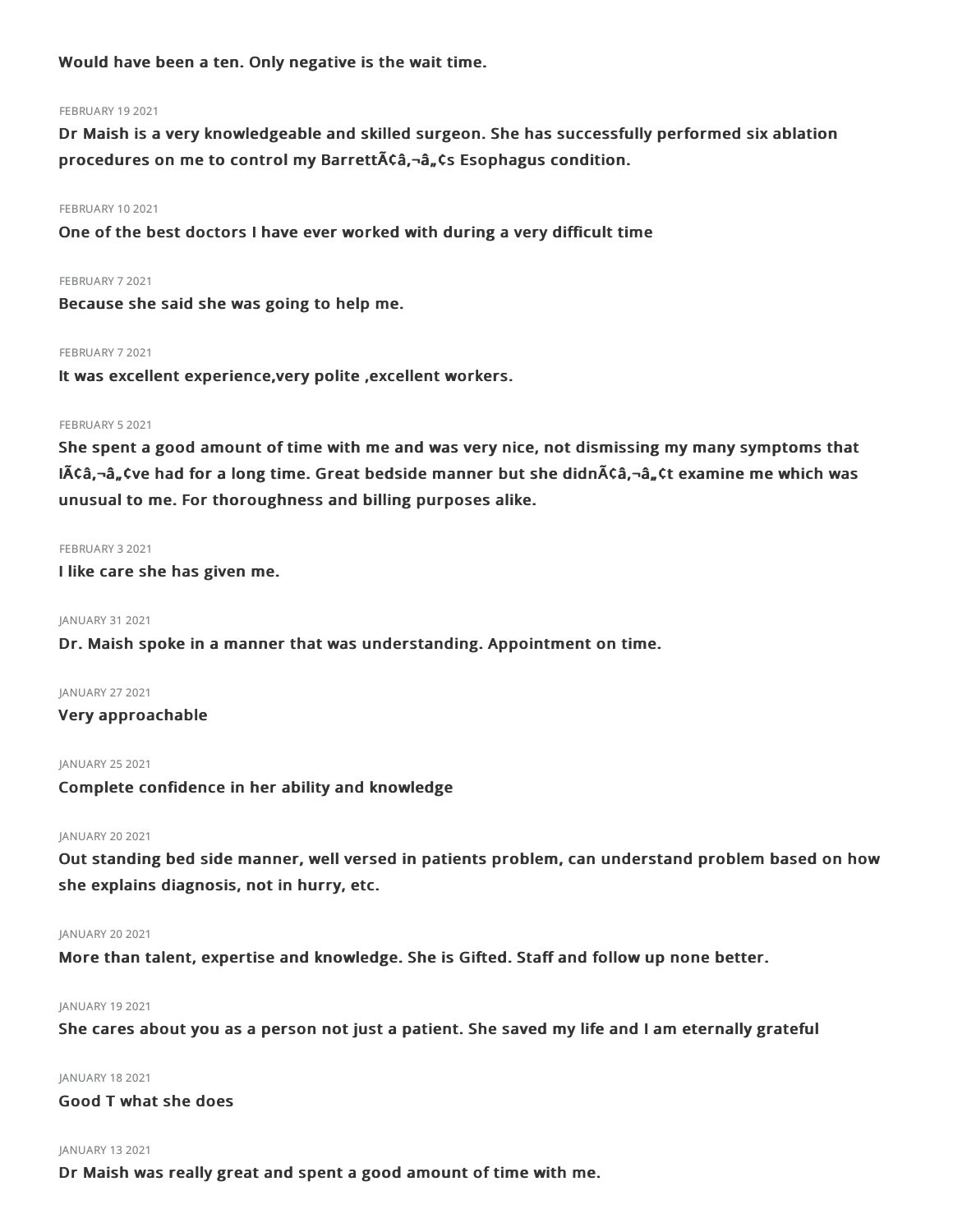#### JANUARY 132021

# Wonderful Doctor and great service

#### DECEMBER 312020

She takes the time to talk to me and communicate options and next steps.

#### DECEMBER 30 2020

She ecplayrhe sure very needed along with the s/e and complications

#### DECEMBER 30 2020

Dr. Maish provides genuinely comprehensive details of both diagnosis and prognosis.

#### DECEMBER 22 2020

Dr. Maish is confident, articulate and well spoken

#### DECEMBER 20 2020

Dr. Maish is great. Excellent doctor.

#### DECEMBER 162020

Extremely informative, friendly and answered all my questions.

# DECEMBER 162020

# She is thorough and attentive

#### DECEMBER 9 2020

My experience with Dr Maish's skill could not result in anything less than a 10

### DECEMBER 92020

# **Efficiency**

### DECEMBER 92020

She was easy to talk to , she gave me lots of time and I have complete confidence in her skill.

#### DECEMBER 82020

She is a excellent and caring surgeon and person.

# DECEMBER 42020

So far, I like this doctor. She does listen to me and then tells me what she thinks. She doesn't push me into any decisions.

#### DECEMBER 22020

# Established expectations up front

#### **NOVEMBER 29 2020**

Good bedside manner.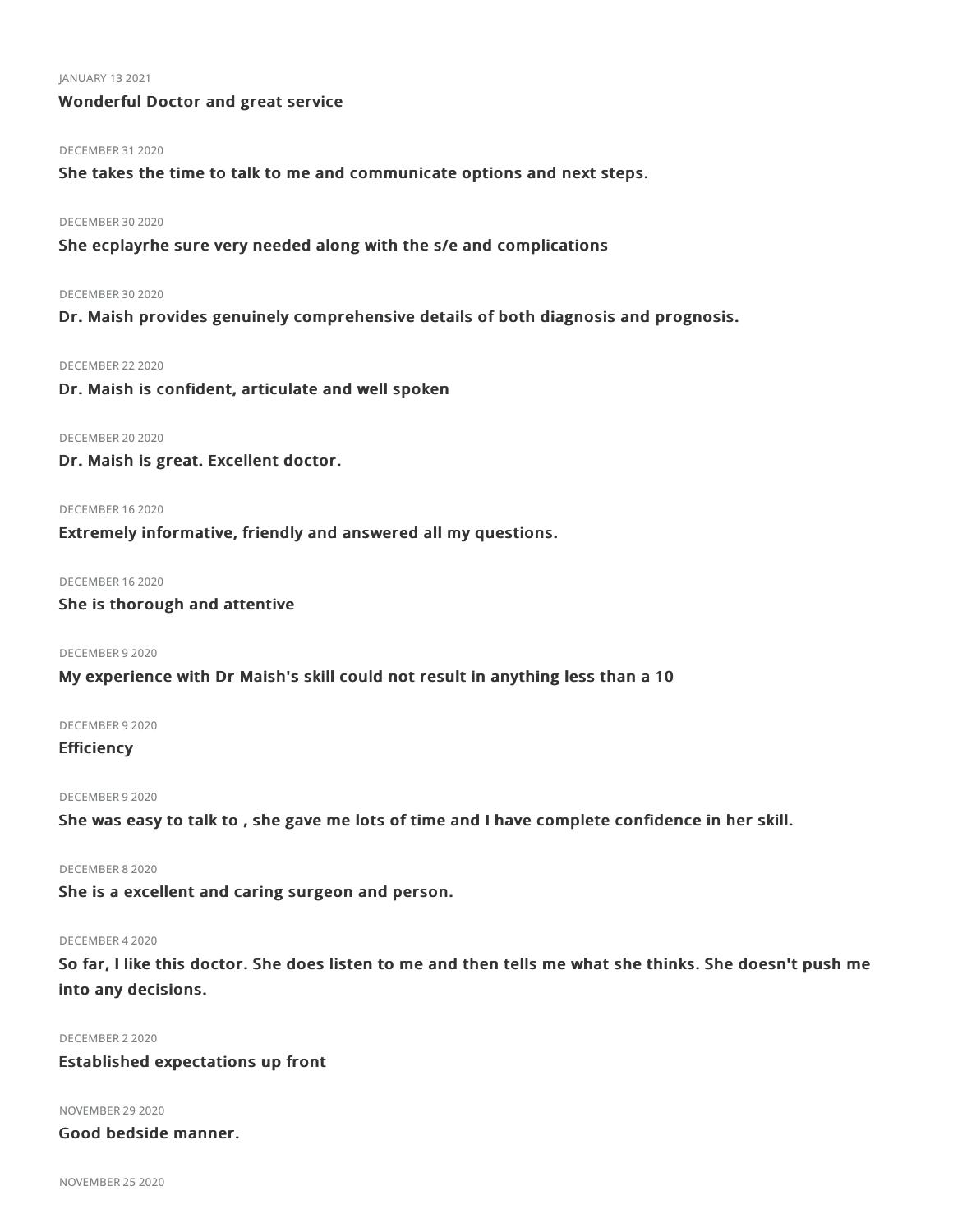Also she is too quick to recommend surgery in my opinion. Will be seeking another opinion with a gastroenterologist.

#### NOVEMBER 252020

Dr. Maish is a pleasure to work with, giving me plenty of time, giving thorough explanations and answering questions. The procedures she performed went well and I'm comfortable working with her on my conditions going forward.

NOVEMBER 232020 Every thing went as planned

NOVEMBER 182020

She seems knowledgeable,

#### NOVEMBER 152020

Nancy (assistant) informed me of phone #'s to call to remain in contact with the Dr.

NOVEMBER 152020

On time - everyone pleasant - Dr. insured the confidence that she would perform a successful surgery.

#### NOVEMBER 112020

She treated me as if I was part of her family. Blown away and thankful that I was referred to Dr. Maish.

NOVEMBER 112020

Dr. Maish. Amazing. Caring. Compassionate. The best.

NOVEMBER 112020

Dr. Maish is caring and patient.

NOVEMBER 112020

The practice is convenient to Lake Forest Hospital

# NOVEMBER 112020

Dr Maish was very attentive and listened to my symptoms and concerns! Great 'Äðbedside'ÄÃ<sup>1</sup> manner

#### NOVEMBER 82020

Dr. Maish literally gave me my life back - a damaged xiphoid process caused debilitating pain. Her surgery drastically helped!!

#### NOVEMBER 82020

Everyone was fantastic, from reception, the nurses, the surgeon - everyone I encountered. Special thanks to nurse Nancy Eldrup for scheduling my surgery so quickly (less than a week) as I was in considerable pain.

#### NOVEMBER 72020

Wonderful talented physician